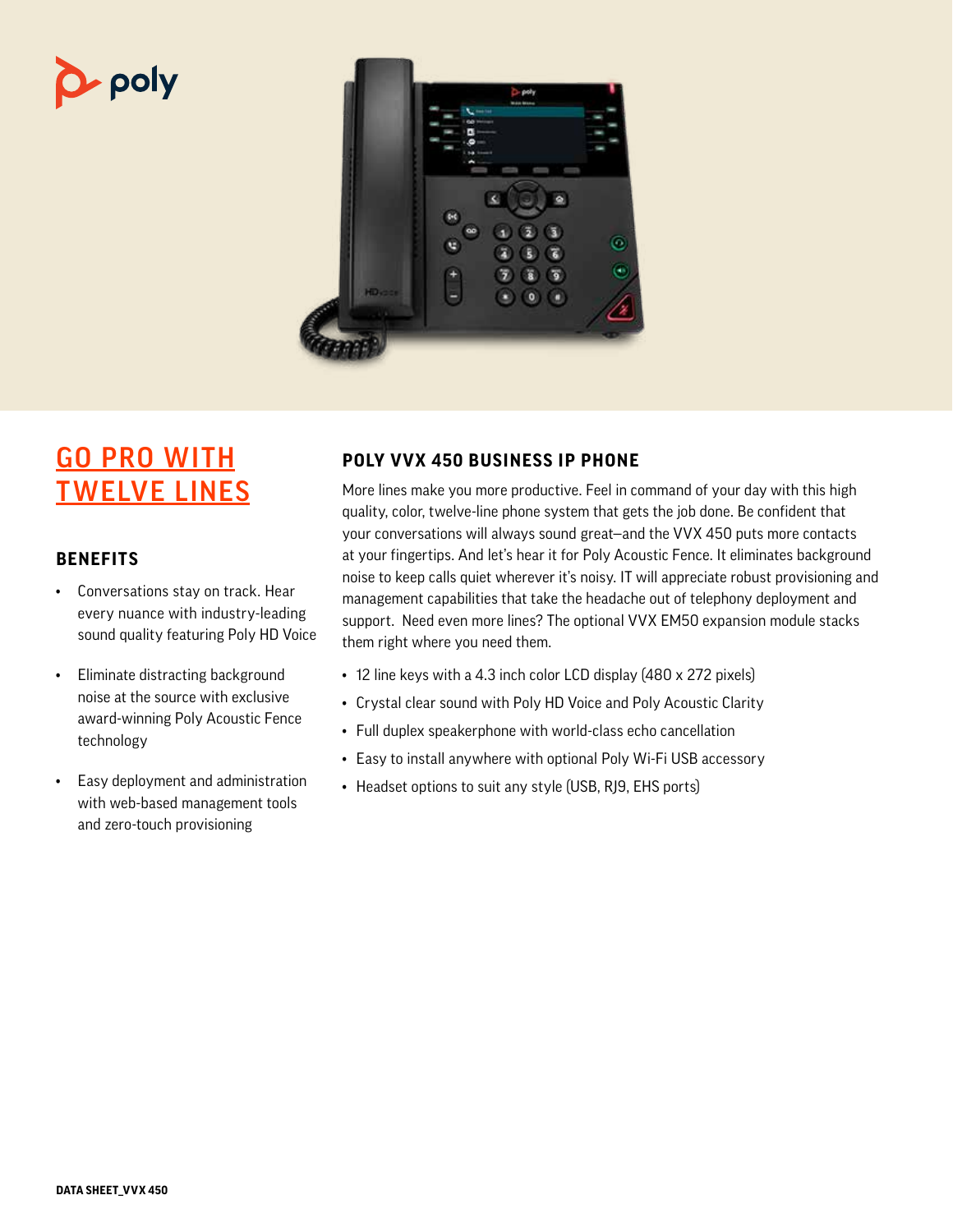# **POLY VVX 450 BUSINESS<sup>IP</sup>** PHONE





### **SPECIFICATIONS**

#### **USER INTERFACE FEATURES**

- 4.3" color LCD (480x272 pixel resolution)
- Voicemail support<sup>1</sup>
- WebKit-based browser
- Adjustable base height
- Unicode UTF-8 character support
- Two USB ports (2.0 compliant) for media and storage applications
- Multilingual user interface including Chinese, Danish, Dutch, English (Canada/ US/UK), French, German, Italian, Japanese, Korean, Norwegian, Polish, Portuguese, Russian, Slovenian, Spanish, and Swedish

#### **AUDIO FEATURES**

- Poly HD Voice™ technology delivers lifelike voice quality for each audio path handset, the hands-free speakerphone, and the optional headset
- Poly Acoustic Clarity™ technology providing full-duplex conversations, acoustic echo cancellation and background noise suppression
- TIA-920 Wideband Audio
	- Type 1 compliant (IEEE 1329 full duplex)
- Frequency response—150 Hz—7 kHz for handset, optional headset and hands-free speakerphone modes
- Codecs: G.711 (A-law and μ-law), G.729AB, G.722 (HD Voice), G.722.1 iLBC, OPUS
- Individual volume settings with visual feedback for each audio path
- Voice activity detection
- Comfort noise generation
- DTMF tone generation (RFC 2833 and inband)
- Low-delay audio packet transmission
- Adaptive jitter buffers
- Packet loss concealment
- OPUS support

#### **HEADSET AND HANDSET COMPATIBILITY**

- Dedicated RJ-9 headset port
- Hearing aid compatibility to ITU-T P.370 and TIA 504A standards
- Compliant with ADA Section 508 Subpart B 1194.23 (all)
- Hearing aid compatible (HAC) handset for magnetic coupling to hearing aids
- Compatible with commercially-available TTY adapter equipment

#### **CALL HANDLING FEATURES**

- 12 lines (programmable line keys)
- Shared call/bridged line appearance
- Busy Lamp Field (BLF)
- Flexible line appearance (one or more line keys can be assigned for each line extension)
- Distinctive incoming call treatment/call waiting
- Call timer and call waiting
- Call transfer, hold, divert (forward), pickup
- Called, calling, connected party information
- Local three-way audio conferencing
- One-touch speed dial, redial
- Remote missed call notification
- Do not disturb function
- Electronic hook switch capable
- Local configurable digit map/dial plan

#### **OPEN APPLICATION PLATFORM**

- WebKit-enabled full browser that supports HTML5, CSS, SSL security,and JavaScript
- Supports Polycom Apps SDK and API for third- party business and personal applications
- Bundled with Polycom UC Software:
	- Corporate Directory Access using LDAP
- Visual Conference Management

#### **NETWORK AND PROVISIONING**

- SIP Protocol Support
- SDP
- IETF SIP (RFC 3261 and companion RFCs)
- Two-port gigabit Ethernet switch 10/100/1000Base-TX across LAN and PC ports
- Conforms to IEEE802.3-2005 (Clause 40) for Physical media attachment
- Conforms to IEEE802.3-2002 (Clause 28) for link partner auto-negotiation
- Manual or dynamic host configuration protocol (DHCP) network setup
- Time and date synchronization using SNTP
- FTP/TFTP/HTTP/HTTPS server-based central provisioning for mass deployments
- Provisioning and call server redundancy supported<sup>1</sup>
- QoS Support—IEEE 802.1p/Q tagging
- (VLAN), Layer 3 TOS, and DHCP
- VLAN—CDP, DHCP VLAN discovery, LLDP-MED for VLAN discovery
	- Network address translation support for static configuration and "keep-alive"
- SIP signaling
- RTCP and RTP support
- Event logging
- Syslog
- Hardware diagnostics
- Status and statistics reporting
- IPv4 and IPv6
- TCP
- UDP
- DNS-SRV